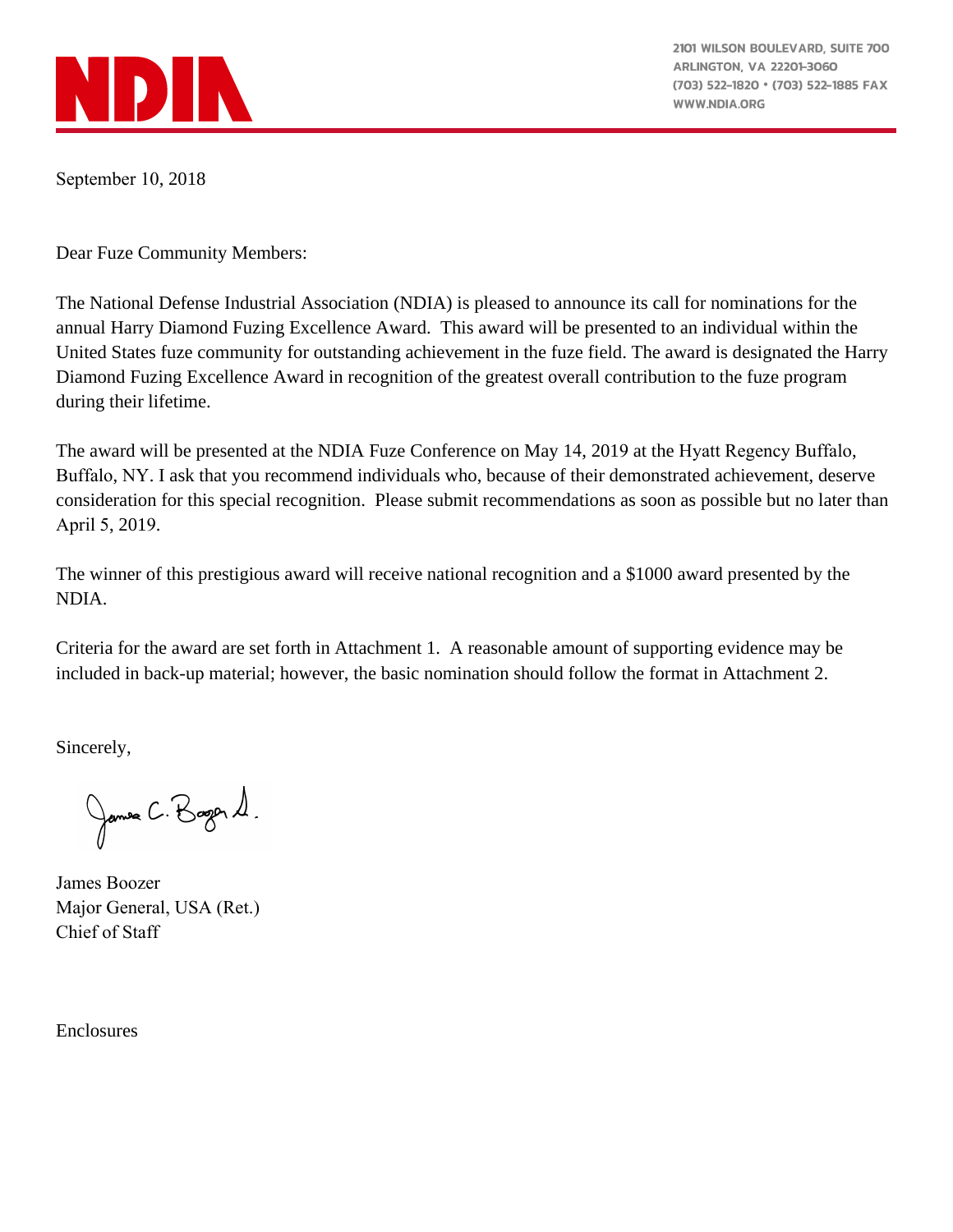

## **ATCH 1**

## HARRY DIAMOND FUZING EXCELLENCE AWARD FOR EXCELLENCE IN FUZE ADVANCEMENT

The Harry Diamond Fuzing Excellence Award recognizes the individual who, in the judgment of the panel, has made the greatest overall contribution to the fuze program during their lifetime. The achievements for which this award will be considered may relate to any of the many components that make up this highly diverse, complex, vital commodity, from R&D through demilitarization and disposal.

The award will encompass achievements during the nominee's career and will be presented to the winner at the NDIA Fuze Conference in May 2019. This competition is open to all individuals, regardless of grade or position, in the United States fuze community. All military personnel, government civilians, and contractor employees are eligible.

All service munitions supervisors of Headquarters, munitions plants, depots, laboratories, and proving grounds, are asked to seriously consider the contributions of their best qualified subordinates for this prestigious award.